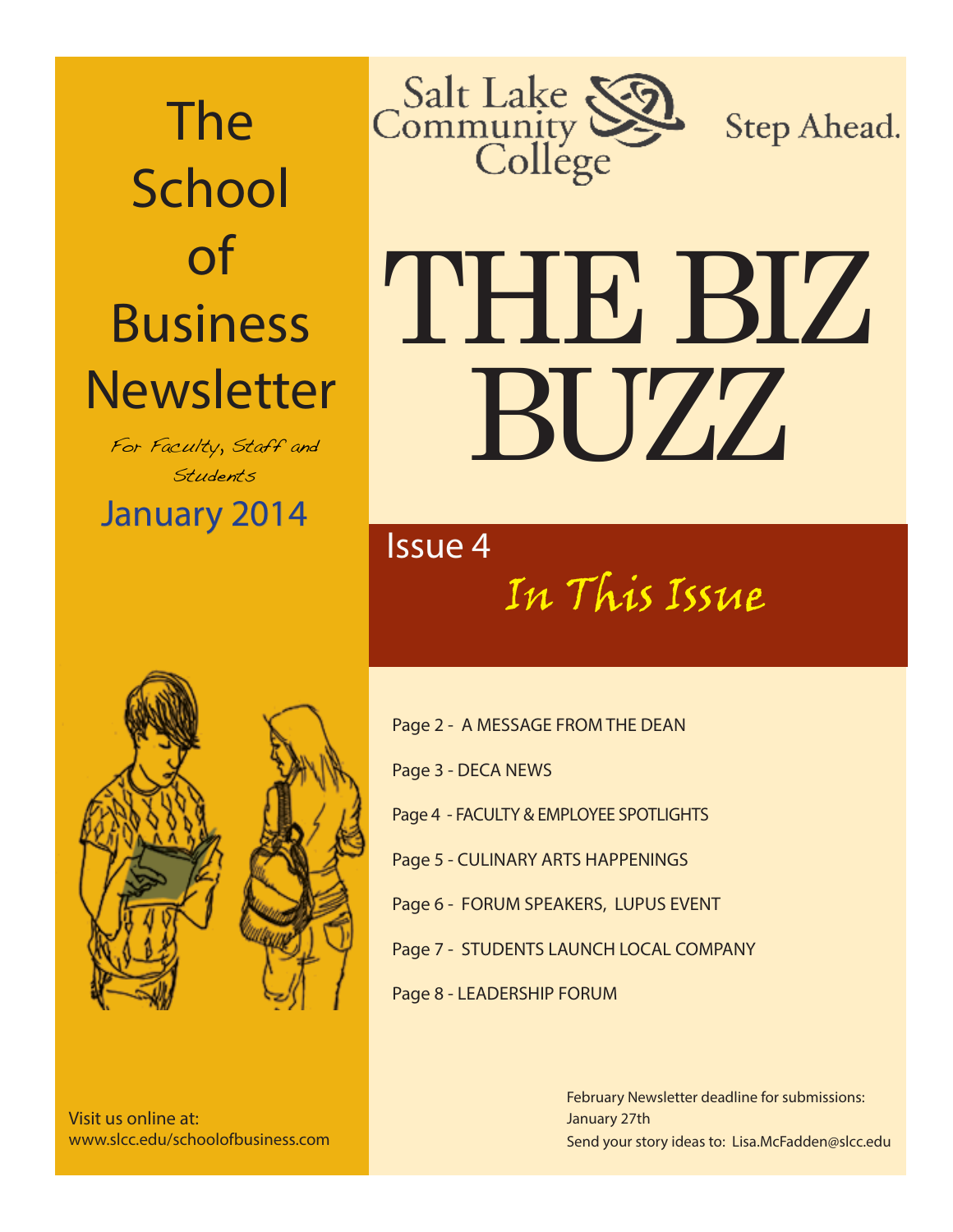## A Message From the Dean: HAPPY NEW YEAR

Welcome back! Hopefully you enjoyed the holiday break and return with a high level of optimism as we begin 2014. We begin the spring semester following a successful fall term. Highlights from the fall include the launch of an in-service program, continued progress with the "flipped" classroom initiative, progress in the Quality Collaboration project with the University of Utah, hosting a highly successful ACBSP Region 7 Conference, and receiving accolades from ACBSP regarding the Quality Assurance report that was submitted this past September. ACBSP recognized our approach to student learning outcomes assessment as a "Best Practice." All of these achievements are a result of the combined efforts and contributions of so many of you.

With everything that happened in the fall, I am sure you wonder what to expect in the spring. Here is a preview. We will continue with the in-service sessions on the first Friday of each month. I believe the next topic is Service Learning. The Strategic Planning Committee will work on the School of Business Strategic Plan, revisiting our vision, mission, core values, guiding principles and tagline "Your School of Choice." Please let me know if you have an interest in joining the Strategic Planning Committee and engaging in this work.



 **Dennis Bromley, Dean, SLCC School of Business**

On a side note, and related to the strategic priority to expand access to underserved populations, is the notion of offering the accelerated business program at the Taylorsville Redwood Campus. These conversations began toward the end of the fall semester. This semester we will continue to explore the feasibility of offering an accelerated schedule model that makes completion of the AS Business degree possible in 12 months. There are two major advantages to offering the program from Taylorsville Redwood. First, we are able to start new cohorts more often, thereby increasing access to higher education to underserved populations. Second, with a shorter time-to-completion we hope to increase the program completion rate.

Faculty office space became available as general education faculty moved from the Business Building to the new Instructional/Administration Building. Some faculty are in new offices, so be sure to check the updated School of Business Directory if someone appears to be missing in action. Speaking of the Business Building, we continue to make progress with improvements. Upgrades to our wireless capabilities will provide better support for technology-enhanced instruction. Soon we will have monitors in the hallways that will be useful for keeping all of us, as well as students, informed about the happenings in the School of Business and SLCC. Look for more information about how to get your announcements to stream on the monitors.

Finally, with the start of the new semester, you will notice some new faces and some old faces in new roles. All of the Division offices are now fully staffed. Bob Burdette has stepped into the Interim Culinary Arts Program Director role while we conduct an extended national search for a permanent director. I appreciate Bob's willingness to set aside his passion for teaching to meet an acute leadership need.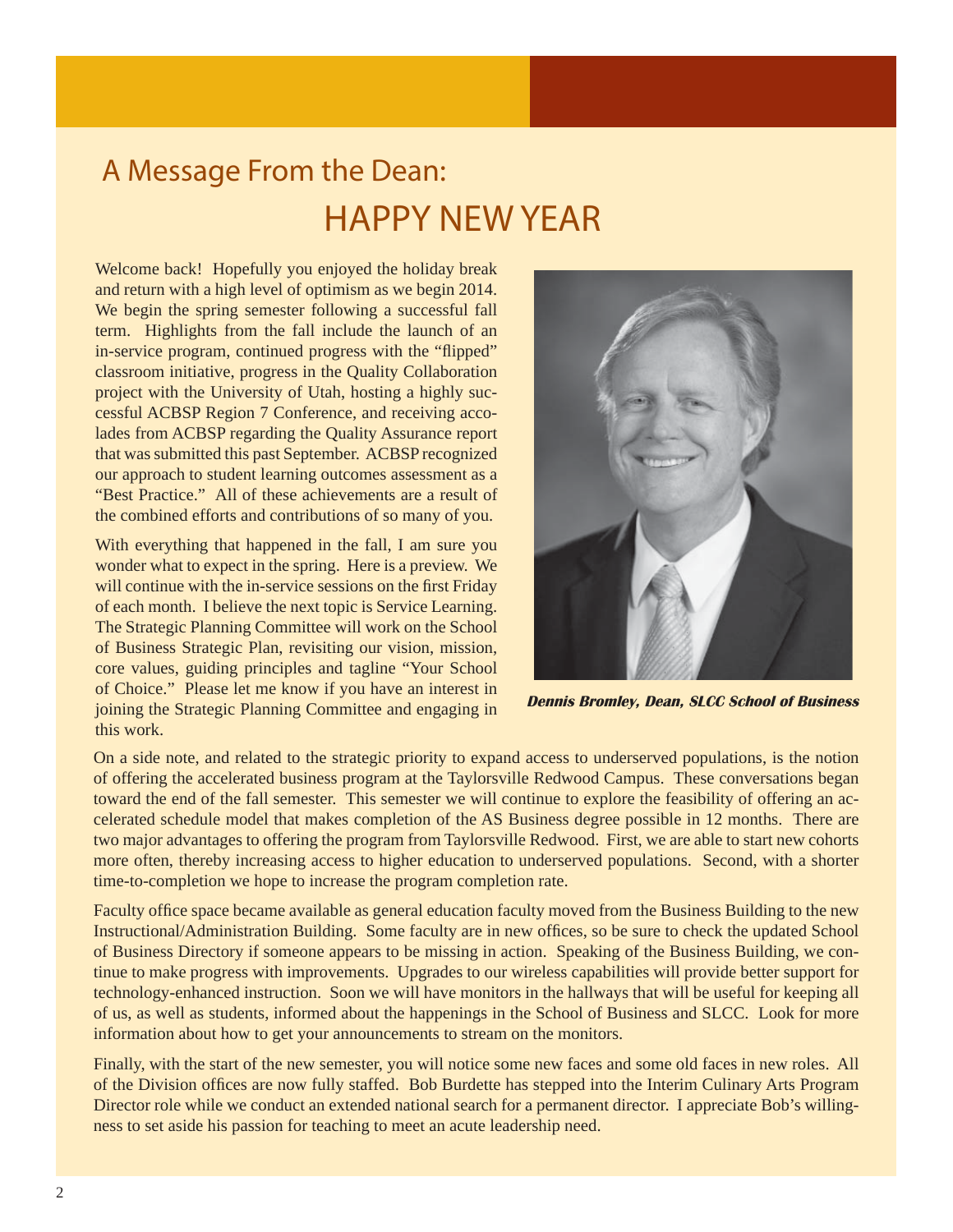

#### Utah DECA State Competitions Feb 22 Join, Compete, Win!

By DECA Officers, Natalie Calahaan & Victoria Willett

Salt Lake Community College Collegiate DECA is gearing up to compete in the Utah Collegiate DECA State Conference (SCDC). SCDC gives students the opportunity to compete with other Utah College students in many different areas of business and marketing.

The competetive areas are: Accounting, Banking and Financial Services, Corporate Finance, Fashion Merchandising and Marketing, Hotel and Lodging, Restaurant and Food Service Management, Retail Management, Travel and Tourism, Business Ethics, Business-to-Business Marketing, Human Resource Management, Marketing and Management, Sales Managment Marketing, Sports and Entrepreneurial Marketing, Business Law, Business Research, Emerging Tech Marketing Strategies, Entrepreneur (Starting a Business), Entrepreneur ( Growing Your Business), Financial Statement Analysis, Online Business Plan, Professional Sales, Project Managment.

By winning top positions at the State competition, students will qualify to compete at the International Career Development Conference in Washington D.C. in April. This year SCDC will be held at Weber State University on February 22-24, 2014.

If interested in participating in the conference, please stop by room 222 in the Business Building, Mondays at noon or contact DECA@SLCC.edu.

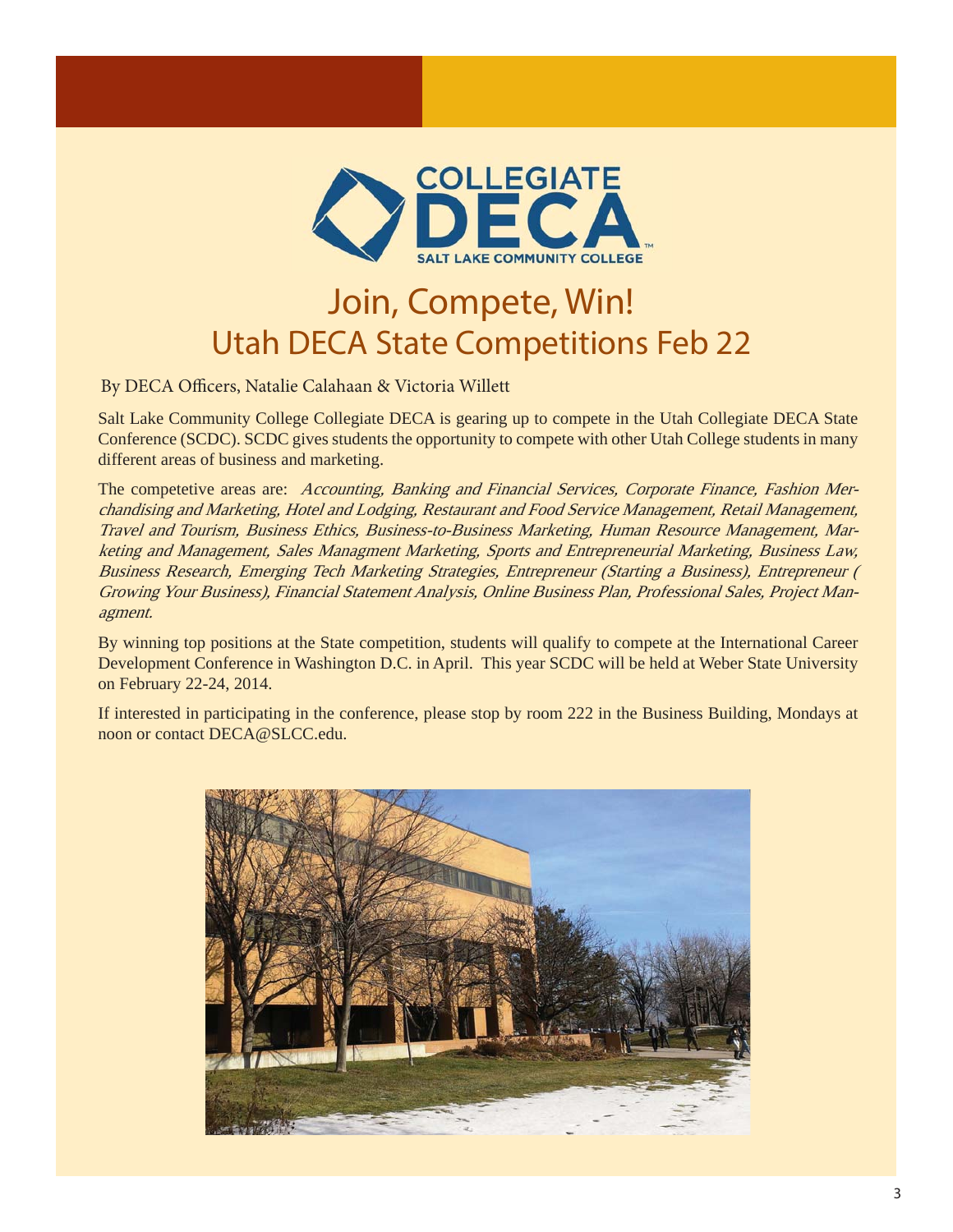#### FACULTY SPOTLIGHT Get to know your Faculty . . .



Lorna Wells

Lorna Wells has been a full-time instructor at Salt Lake Community College for 31 years. She is currently a professor in the Computer Science and Information Systems Department and has served as the Department Coordinator on three separate occasions. She is currently teaching Computer Essentials, Business Computer Proficiency, and Beginning Keyboarding classes, in traditional, hybrid, and on-line formats. She has been involved with curriculum development, distance learning, and many faculty committees, at both the college and state-wide levels.

Lorna received an Associates Degree in Secretarial Training from Ricks College and was a secretary for the Corporation of the President of the L.D.S. Church for 4 years. She received both a Bachelor's and Master's Degree from Utah State University. In 2006 she received the International Teaching Excellence Award for Region 7 from the Association of Collegiate Business Schools and Programs. Lorna said, "I believe that while teaching, I have taught courses in at least 35 different versions of software programs. The second year I taught, we were excited to get Wang Word Processors with 5¼ inch floppy disks replacing the big 8 inch ones." Lorna said she really enjoys teaching and especially loves it when she sees students get excited about learning.

Lorna has been married for 30 years and lives in Bountiful. Her oldest son is married, and has a 6-month old baby boy. He is in the Linguistics program at Brigham Young University. She has another son studying Electrical Engineering at Utah State University and a daughter in the 7th grade. Lorna said "for fun" she works at the State Capitol for 45 days during the Legislative Session. She enjoys spending time with her family, traveling, all types of music and going to plays as well as the Utah Shakespeare Festival.

## WELCOME . . . New School of Business Employee

The School of Business would like to Introduce Jonathan Pratt as the new Secretary in the Division of Management and Marketing. Jonathan is a currently a student at Salt Lake Community College and is working towards the completion of an Associates of Arts Degree in Business. He has the goal of obtaining a Bachelor's in Business Administration from USU and a Masters of Business Administration from the U of U.

Jonathan was previously involved with the Utah Capitol Store as a Manager Intern. Jonathan commented that he enjoyed working with Associate Dean, Barbie Willett, and Dean Dennis Bromley with his involvement at the Capitol Store. "Since I began working in the School of Business, I have been welcomed by everyone as if I've been a part of the team for a long time. I like how everyone is kind and helpful, and I look forward to working with everyone" Jonathan said.

Jonathan said an interesting fact about him that occurred at a previous job, was he was able to hold a million dollars cash in his arms. He said he has been working for quite awhile, as he began working a paper route at the age of six to help his family get by financially.

Jonathan has been married to his wife Laura for 6 years. He has a great passion for classic cars, classical music, and oil painting.



Jonathan Pratt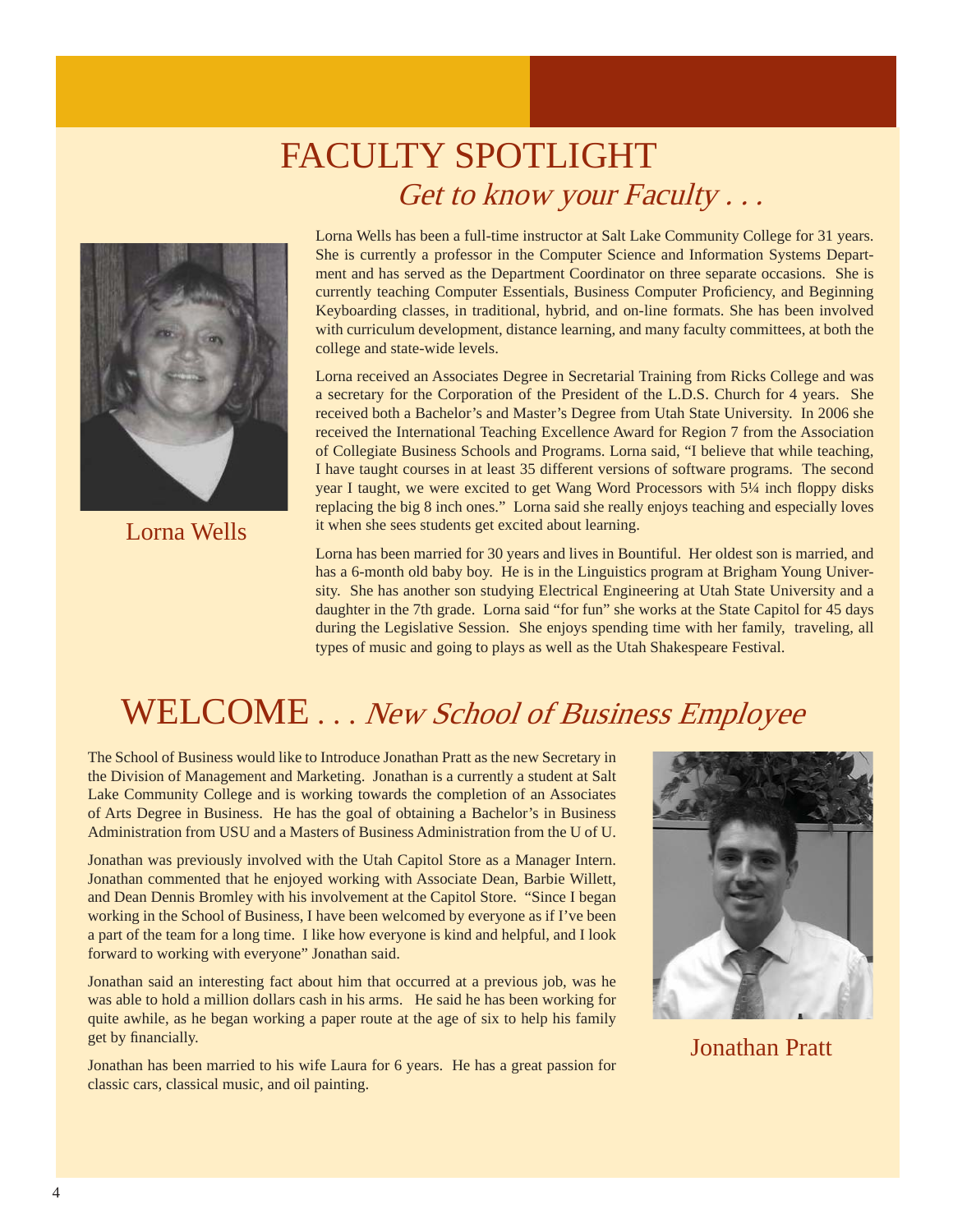## CULINARY ARTS Happenings



#### Fall Semester Highlights



These are a few of the momentous Fall Activities with the Culinary Arts program:

- Participated in the ACF Chef and Child event benefitting Big Brothers, Big Sisters of Utah
- Said goodbye to our involvement at the State Capitol and handed over the reigns to Auxiliary Services
- Executed a luncheon at South City Campus for President Bioteau and Utah Business Leaders
- Participated in Local First Utah Celebrate the Bounty Event
- Re-invigorated and held elections for the Student Culinary Club
- Hosted the ACF student Team Competition
- Associate Professor, Leslie Seiferle, received the Chef Professionalism Award from ACF Beehive Chefs Association
- Hosted a BBQ Dinner for the ACBSP Region 7 Conference
- Participated in The March of Dimes charity event with students providing support for local celebrity chefs

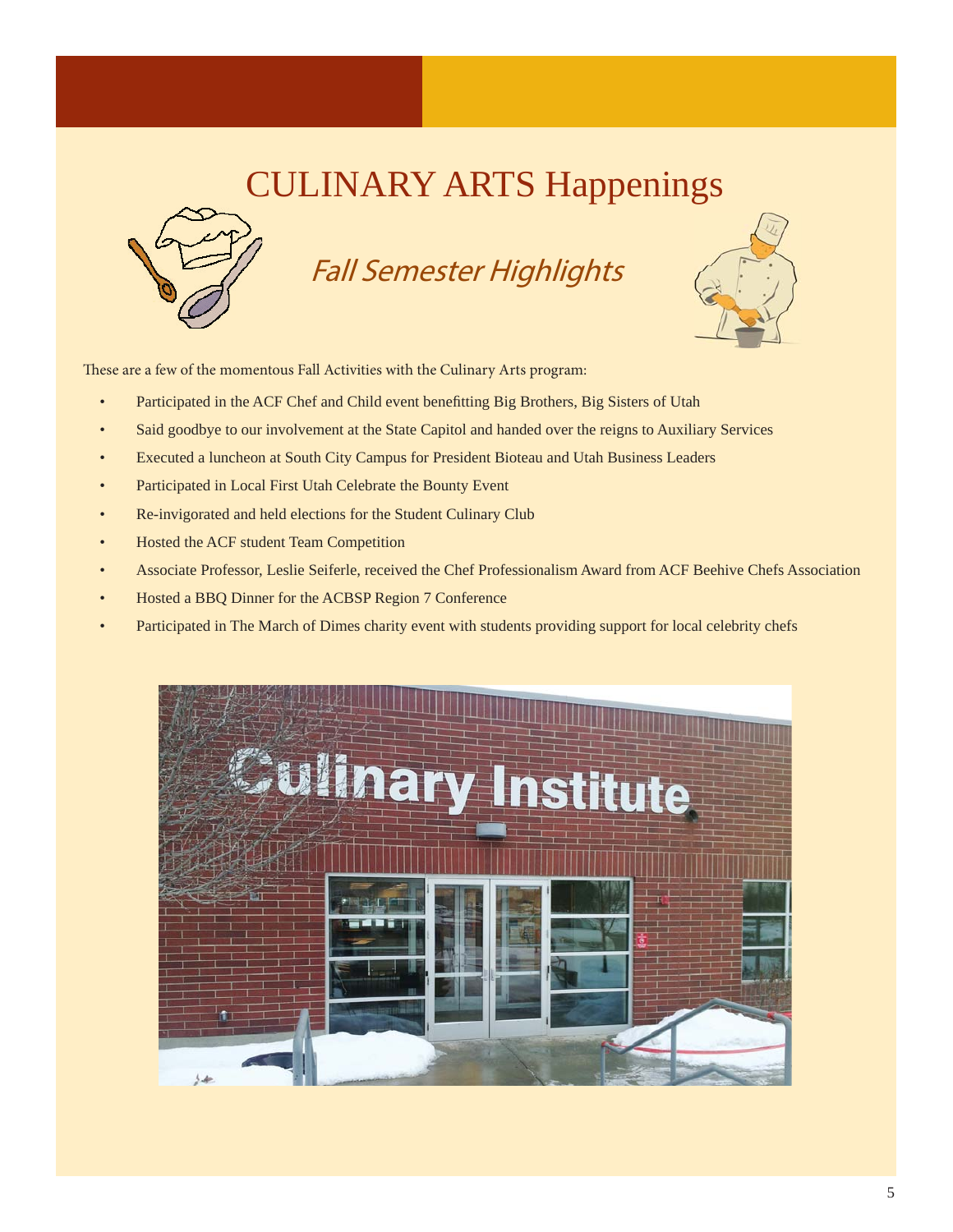#### Forum Entrepreneurship - Provides Benefits to Students

By Joseph Claugherty, SLCC Student

Starting your own business can be a daunting task for anybody, let alone a college student. SLCC instructor Rick Lambert, host of the Entrepreneurship Forum, believes the School of Business Entrpreneurship Forums can help provide educational benefits as well as professional networking for those who attend. "We bring in speakers that have experience in the business world, both good and bad, and let them share those experiences with the students," said Lambert.

The forum is open to anyone who wishes to attend but it is also offered as a business, finance, or Accounting elective to those who wish to earn credit for their attendance. For those that want to participate in the forum, the discussion is held every Wednesday from 12:00 to 1:00 pm in room 119 of the Business Building at the Taylorsville Redwood Campus. In addition, each meeting is recorded and later broadcast on public access television and posted online.

The education and work experience that the guest speakers have acquired is incredibly diverse, allowing for students interested in pursuing a career or starting a business to learn something, no matter what direction

they plan on taking with their business ideas. Some notable public figures that have spoken to students at past meetings of the Entrepreneurial Forum include: Bill Child, the founder of R.C. Willey, Josh England of C. R. England, Jack Emery of IBM, Jeff Brazell of the Modellers, Pete Ellison of Ellison Ranches and Jeff Flamm of EyeQ.

While some of the speakers are retired and consider themselves to be strictly mentors, many of the speakers are still active business professionals. Even with their hectic schedules, these professionals are just that, professional. They take the interaction with the students very seriously. Often the guest speaker is willing to network with students and provide them with their contact information, should they wish to develop a professional relationship. "The speakers are willing to contribute to the furthering of the students' education. They view this as public service and a way to stay in tune with a younger generation," said Lambert.

If you are interested in registering for the Entrepreneurship Forum you can find the course on MyPage listed as Accounting 2950, Management 2950 and Finance 2950.

#### Marketing Students Sponsor Lupus Event

By Ahmad Kareh, Marketing Adjunct Instructor

Students in the Event Marketing course (MKTG 1910) held an event for the Lupus Foundation in November. Throughout the term, students met with Lupus Foundation staff members to determine the scope of the event and plan it from start to finish. The students were also responsible for creating the media advertisements for the event and for publicizing it in the community. The marketing campaign included a guest spot on X96's morning show and advertisements on KUTE radio.

The event itself was an educational fair informing local citizens about the importance of flu shots, particularly for lupus patients. Noelle Raymond, President of the Utah Chapter of the Lupus Foundation, was a guest speaker at this event and shared her personal connection to lupus. Nurse Arlene England was also a guest speaker and spoke about the flu and the importance of flu shots in general.

Students generated raffle prizes and food for the event and arranged for flu shots to be administered on site. The event was held at the Student Event Center on Friday, November 22. A survey sent to attendees of this event confirmed that the students did a fantastic job putting the event together and that 66% of those who attended received a flu shot at the event. The students were pleased with the results, and felt that the experience of running this event was valuable both from a personal and professional standpoint.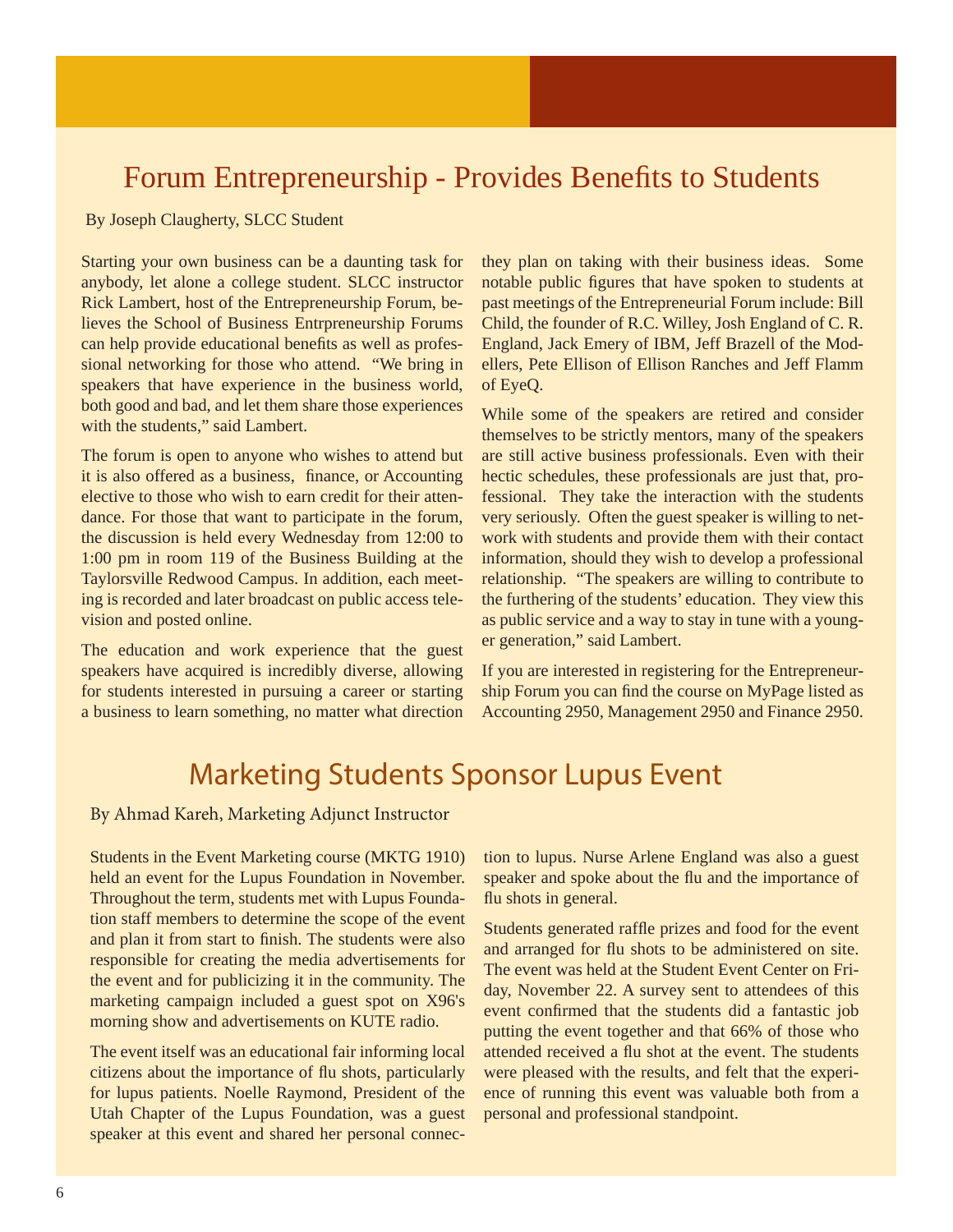#### **SLCC Students Launch Local Company**

By Joseph Claugherty, SLCC Student

I

Sophisticated Hustle, a local production and promotion company, is more than meets the eye. While the company is focused on promoting their events, they have a strong passion for helping those in need and promoting the Arts. Landon Hale, a SLCC student, is the founder of Sophisticated Hustle. Hale's vision for the company first manifested itself last spring as he and a group of friends realized that their lifestyle was based around positivity and helping others.

That unique message and mentality is a focus of the company and what Hale believes separates them from other similar companies and groups. Unlike a typical startup or small company, growth is not an immediate concern for Hale. The desire to work with likeminded individuals and companies impacts the client. "We don't work with somebody just because they're popular right now, we seek them out to find out if they share our values," said Hale.

Over the course of last year, Hale has seen his company expand to a variety of platforms and mediums. As part of the company's initial push, a signature clothing line was rolled out that included hats and t-shirts. While the merchandise helped raise awareness for the brand and its message, Hale realized he needed to look to the outside community for a larger platform. Hale found it in the form of KidLabs, a unique organization that focuses their efforts on helping children and even adults find

their potential. John Hansen, the founder of KidLabs, agreed to provide a workspace for Sophisticated Hustle in exchange for their help in preparing the building for events that KidLabs would be hosting. "KidLabs is a community center for kids and single parents. We met John and he loved my idea for the company, and how we're focused on positivity and change. We've been working with him every day since we met," said Hale.

Hale was introduced to Hansen through Tommy Bronkowski and Taylor Reid, who both both have been welcomed into the family of Sophisticated Hustle. Other members of the company include Conley Watts, Mitchell Swift, and Shadeau Christensen; all are also fellow SLCC students.

This unique group of SLCC students have big plans for the next year that include filming and producing snowboard videos, working on additional community outreach programs with KidLabs, and accompanying a school on a trip to Ghana to help build and maintain a medical clinic. Hale and the rest of Sophisticated Hustle are not your typical entrepreneurs. Instead of being focused on money they are focused on promoting their message. "We'd love for it to take off, and make money, but right now it is just about our message and making a difference," said Hale.